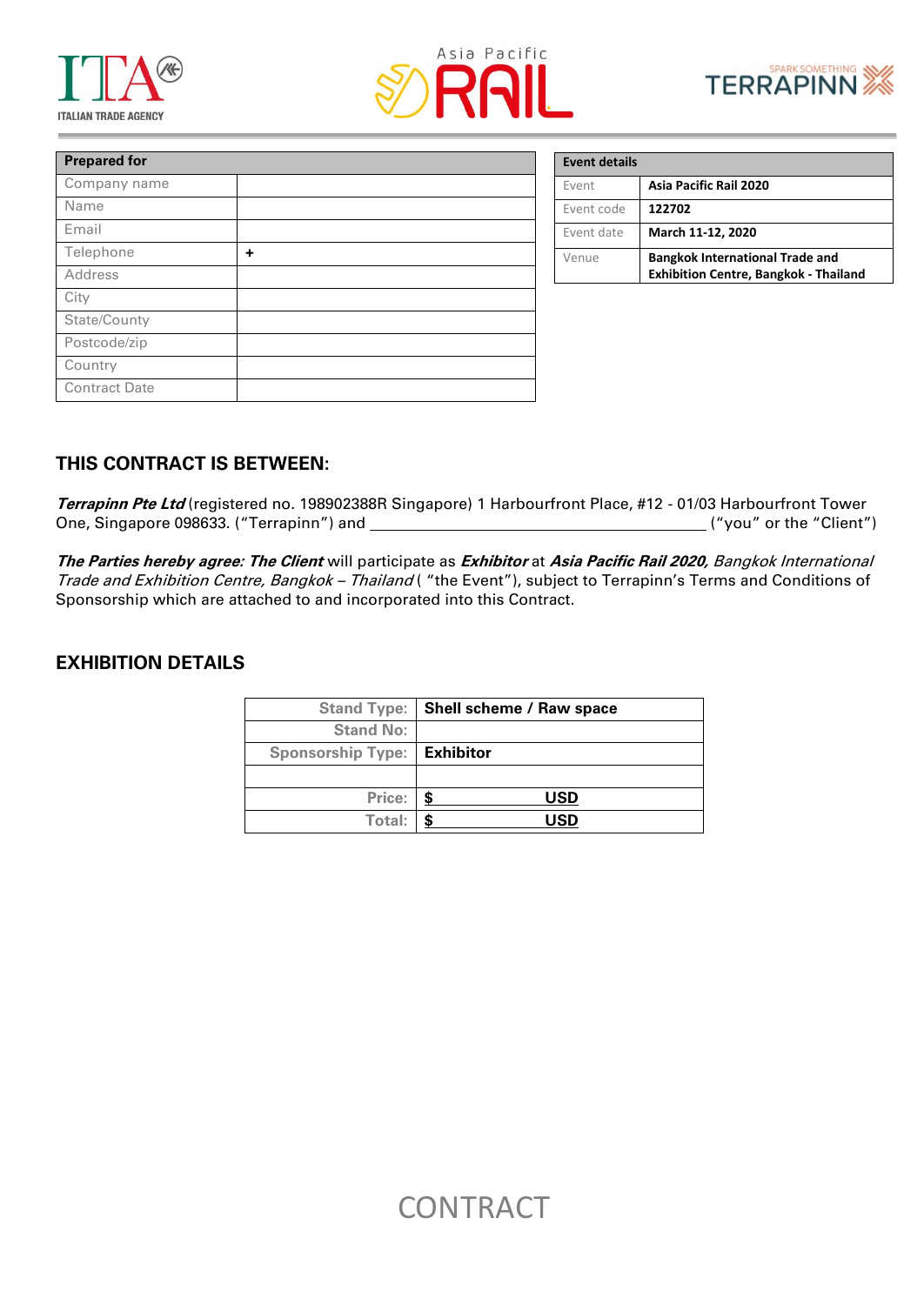## **PAYMENT DETAILS**

### 1. Payment terms are **100% payable by March 1 upon signing of the contract. Time for payment shall be of the essence of the contract.**

- 2. (a) The Client is not permitted to cancel this Contract except with the written consent of Terrapinn.
	- (b) Where there is an agreed cancellation permitted by paragraph (a) above, the Client shall pay to Terrapinn the amount, representing liquidated damages to compensate Terrapinn for all losses incurred as a result of the cancellation, as follows:-
		- (i) 80% of the contract price for cancellation made more than 6 months prior to the start date of the event; or
		- (ii) 100% of the contract price for cancellation made 6 months or less prior to the start date of the event.

| Duly authorised and Signed for and on behalf of | Duly authorised and signed for and on behalf of the<br><i>Client:</i> |
|-------------------------------------------------|-----------------------------------------------------------------------|
| <b>Terrapinn Pte Ltd:</b>                       |                                                                       |
| Signature:                                      | Signature:                                                            |
| Print name: Bastiaan van der Heijden            | Print name:                                                           |
| Job title: Business Development Manager         | Job title                                                             |
| Date:                                           | Date:                                                                 |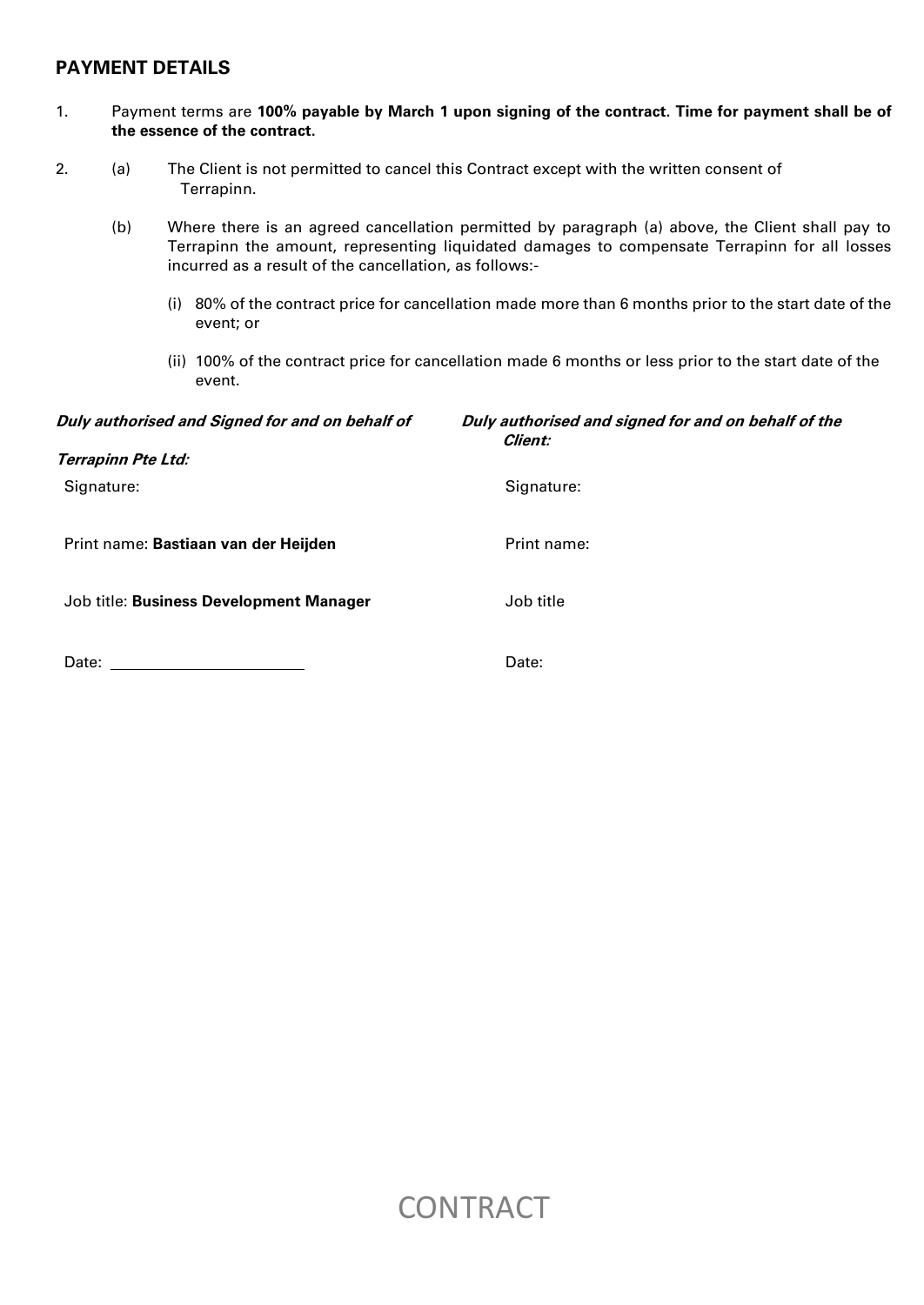| <b>Thought leadership Benefits</b> |                                                                                                |
|------------------------------------|------------------------------------------------------------------------------------------------|
| Qty                                | <b>Product Name</b>                                                                            |
|                                    | 20 minute speaking opportunity in the premium conference in your selected conference<br>track  |
|                                    | Participate as a panelist on your selected conference track panel (keynote panels<br>excluded) |

| <b>Exhibition Benefits</b> |                                                                                                                                |
|----------------------------|--------------------------------------------------------------------------------------------------------------------------------|
| Qty                        | <b>Product Name</b>                                                                                                            |
|                            | (raw space / shell scheme)                                                                                                     |
|                            | Sponsor pass which allows full access to the premium conference, Networking Lunch<br>and exhibition                            |
|                            | Exhibitor pass* for your company representatives to access the exhibition (excludes<br>conference access and Networking Lunch) |

| <b>Networking Benefits</b> |                                                                                                              |
|----------------------------|--------------------------------------------------------------------------------------------------------------|
| Qty                        | <b>Product Name</b>                                                                                          |
|                            | Full access to our online networking portal - business matching system where you can<br>pre-arrange meetings |
|                            |                                                                                                              |

| <b>Branding Benefits</b> |                                                                                                   |
|--------------------------|---------------------------------------------------------------------------------------------------|
| <b>Qty</b>               | <b>Product Name</b>                                                                               |
|                          | Company logo to be featured on event advertisement                                                |
|                          | Company logo on event website with a link to your profile and website                             |
|                          | Company logo to be featured on the on-site backdrop and signage                                   |
|                          | Opportunity to showcase whitepaper or case studies uploaded to our event blog and<br>social media |
|                          |                                                                                                   |

**\*Exhibitor pass holders are only allowed access to the exhibition area, excluding all premium conferences and F&B coverage**

**\*\*The on-floor seminar theatre is an open-concept theatre located in the exhibition area and is not part of the premium conference**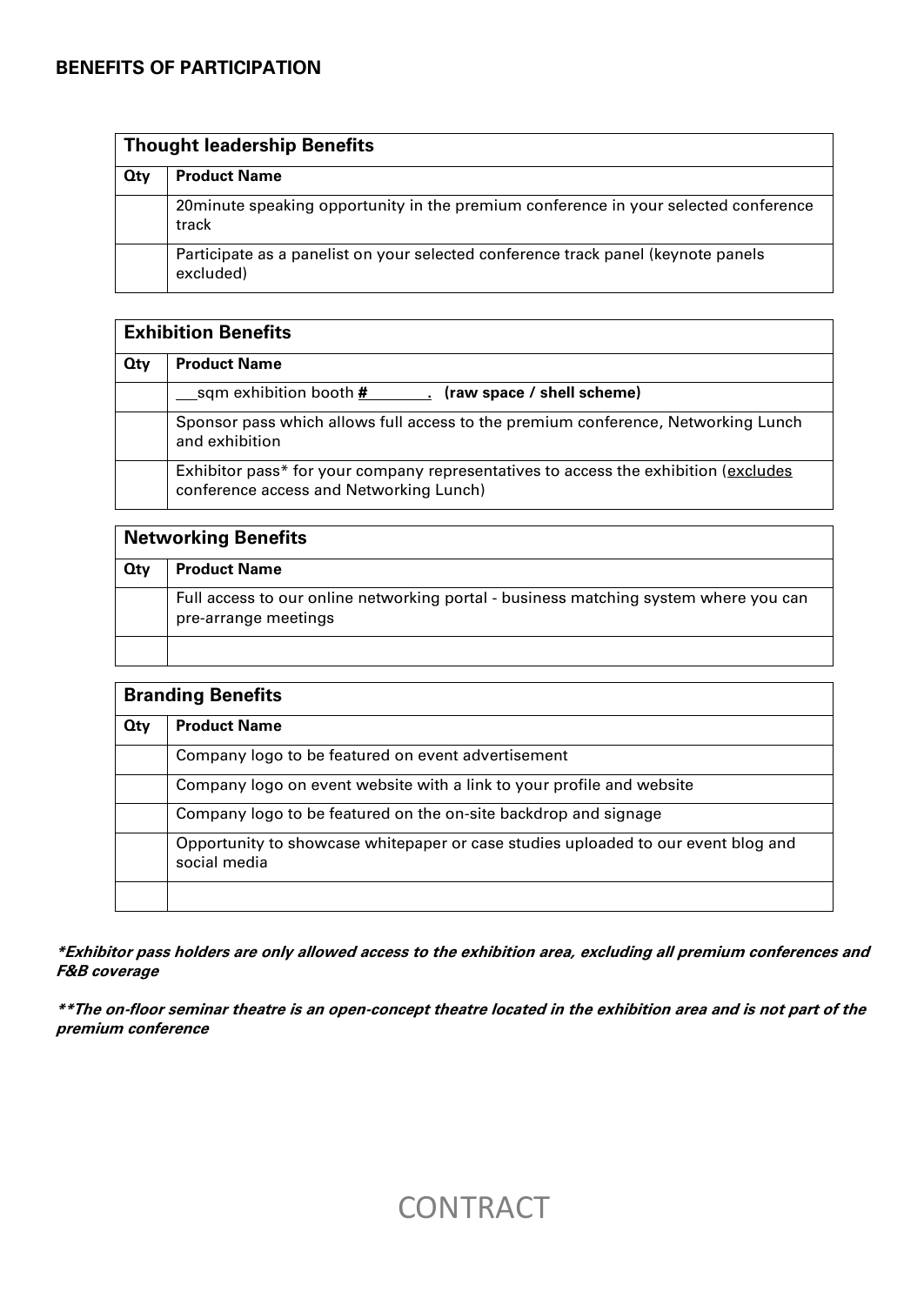## **Price List**

| <b>PRODUCT</b>                                                                           | <b>PRICE USD</b> |
|------------------------------------------------------------------------------------------|------------------|
| 54sqm exhibition booth - Raw space                                                       | \$24,300 USD     |
| 36sqm exhibition booth - Raw space                                                       | \$16,200 USD     |
| 18sqm exhibition booth - Raw space                                                       | \$8,100 USD      |
| 18sqm exhibition booth - Shell scheme                                                    | \$9,000 USD      |
| 9sqm exhibition booth - Raw space                                                        | \$4,500 USD      |
| Sponsor pass – conference, networking lunch, exhibition access                           | \$1,000 USD      |
| 20min speaking opportunity in the "Innovation" on-floor seminar theatre (not part of the | \$1,000 USD      |
| premium conference)                                                                      |                  |
| India-Operator Day pass - March 10 closed-door session                                   | \$500 USD        |
| 20min individual speaking opportunity in selected premium conference track Day 2 -       | \$10,000 USD     |
| Silver sponsor branding                                                                  |                  |
| 20min individual speaking opportunity in selected premium conference track Day 1         | \$15,000 USD     |
| afternoon - Gold sponsor branding                                                        |                  |
| Participate or moderate in conference track panel (keynote panels excluded) - Silver     | \$8,000 USD      |
| sponsor branding                                                                         |                  |

## **Deadlines**

Form deadlines:

- Stand design and relevant event documents submission > **Before February 7th** (subject to approval)
- Compulsory Form 2, 2A and Form 4 > **Before February 11th**
- Remaining forms, if required > **Before February 11th**

### Freight forwarding services:

- Form 7 > **Before January 23rd + submission of all relevant documentation**
- Shipping address and details can be found within the form as well as in the rules and regulations

F&B requirements / booth catering services:

- All F&B within the venue is strictly by BITEC only, please refer to page 4 of the Rules and Regulations for more information and instructions of ordering your F&B requirements

Speaking opportunity deadlines:

- presentation title, speaker details (name, job title, email, biography and picture)
- Presentation deadline > **Before February 21st** , speaker details > **As soon as possible**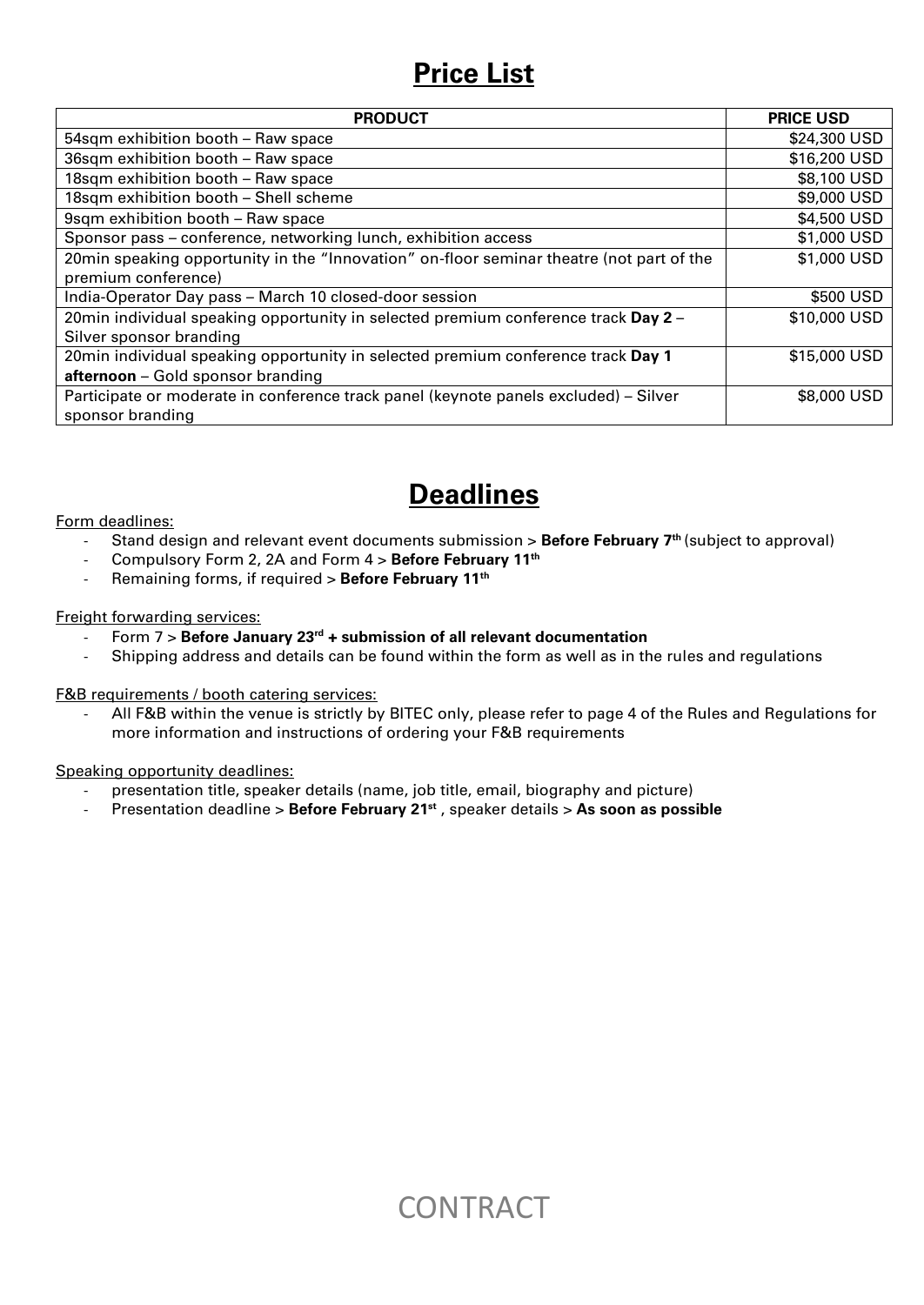## **RULES AND CONDITIONS FOR EXHIBITION PARTICIPATION**

In these conditions the term "Exhibitor" means the party who books the floor space and is responsible for payment and the term "Exhibition" shall be deemed to mean the event named on the contract for Exhibition. The "Organiser" is that member of the Terrapinn group of companies nominated.

#### **General**

#### 1. Opening Hours of Exhibition

The Exhibition will be open each day as specified. Times of opening will be notified to all exhibitors in due course and during these hours stands and exhibits must not be covered up.

2. Licensor and Licensee

A contract will be deemed to have arisen between the Exhibitor and Organiser when a "contract for Exhibition space" is signed by the Exhibitor and returned to the offices of the Organiser in the terms of these Conditions, subject to variation. The relations of licensor and licensee shall immediately arise and continue between the Organiser and the Exhibitor. In case of non-payment of any sum due from the Exhibitor to the Organiser or of the breach of non-observance by the Exhibitor of any of the terms of this contract or any conditions to be observed or performed by turn, then the Organiser shall have full right to revoke its license and re-enter upon the allotted space and may remove and exclude the Exhibitor and all other persons without prejudice to the rights of the Organiser's to recover all monies payable by the Exhibitor hereunder and all other claims against him and damages sustained by the Organiser.

#### 3. Allocation of space

The Organiser reserves the right to refuse, amend, change the position, withdraw or otherwise deal with the allocation of space should it, in its opinion, be in the general interest of the Exhibition.

#### Indemnity in respect of Exhibitor's employees, agents and representatives

The Exhibitor irrevocably indemnifies and holds the Organiser harmless against all and any damages, losses and/or claims of, and/or suffered by any and all employees, agents and representatives (whether official or not) of the Exhibitor, arising out of and during the course of damage, losses and/or claims. Notwithstanding anything to the contrary in this contract, nothing in this contract shall exclude, restrict or limit either party's liability for death or personal injury resulting from its negligence.

5. General Indemnity

The Exhibitor irrevocably indemnifies and holds the Organiser harmless against all and any damages, losses and/or claims of, and/or suffered by the Exhibitor and/or any third party (if so caused by the Exhibitor), arising out of and during the course of the preparation for and/or the duration of the Exhibition, regardless of the reason for or the cause of such damage, losses and/or claims. Notwithstanding anything to the contrary in this contract, nothing in this contract shall exclude, restrict or limit either party's liability for death or personal injury resulting from its negligence.

6. Insolvency or Bankruptcy

In the event of an Exhibitor, or intending Exhibitor, committing any act of insolvency or bankruptcy or being adjudged insolvent or bankrupt or, if a limited company being wound up except for the purpose of capital reorganisation the contract with it shall be terminated, its allocation cancelled and all monies paid by it under such contract shall be retained by the Organiser.

7. Prohibition of Transfer

Exhibitors may not sub-let, cede or grant licenses in respect of the whole or any part of the space allocated to them nor may advertisements or any type of literature from firms who are not bona fide Exhibitors be exhibited on or distributed from any stand or within the exhibition area.

8. Entire Contract

This contract represents the whole and only agreement between the parties in relation to the participation of the Exhibitor at the Event and supersedes any previous agreement whether written or oral between all or any of the parties in relation to that subject matter. Accordingly, all other terms, conditions, representations, warranties and other statements which would otherwise be implied (by law or otherwise) shall not form part of this contract.

The Exhibitor acknowledges that in entering into this contract it places no reliance on any representation, warranty or other statement of fact or opinion.

#### 9. Force Majeure

The Organiser shall not be liable for any loss suffered by the Exhibitor arising out of delay in or prevention of performance of the Organiser's obligations due to any cause the adverse effects of which the Organiser could not and cannot reasonably and practically avoid in the ordinary conduct of the Organiser's business.

- If the Organiser's performance is delayed or prevented, it shall immediately give notice in writing to the Exhibitor;
	- If the Organiser's performance is delayed or prevented by any such cause the parties shall:
		- (a) if the obligation or obligations of which performance is delayed or prevented are not material, make such financial adjustment between them as may be equitable:
		- (b) If the obligation or obligations of which performance is delayed or prevented are material, endeavour in good faith to agree on an alternative basis for achieving the objects of this agreement. If agreement on an alternative basis is not reached this agreement shall terminate and the parties shall make such financial adjustment between them as may be equitable.
- 10. Insurance Liability

The Organiser will not be responsible for the safety of any exhibit or property of any Exhibitor, or any other person for the loss, or damage, or destruction to same, by theft, or fire, or other cause whatsoever, or for any loss or damage sustained by an Exhibitor, by reason of any defect in the building caused by fire, storm, tempest, lightning, national emergency, war, labour disputes, strikes or lockouts, civil disturbances, explosion, inevitable accident, force majeure, or any other cause not within the control of the Organiser whatever ejusdem generis or not or for any loss or damage occasioned.

As the Organiser will accept no responsibility for any of the matters aforesaid, the Exhibitor is advised to cover itself by insurance in respect

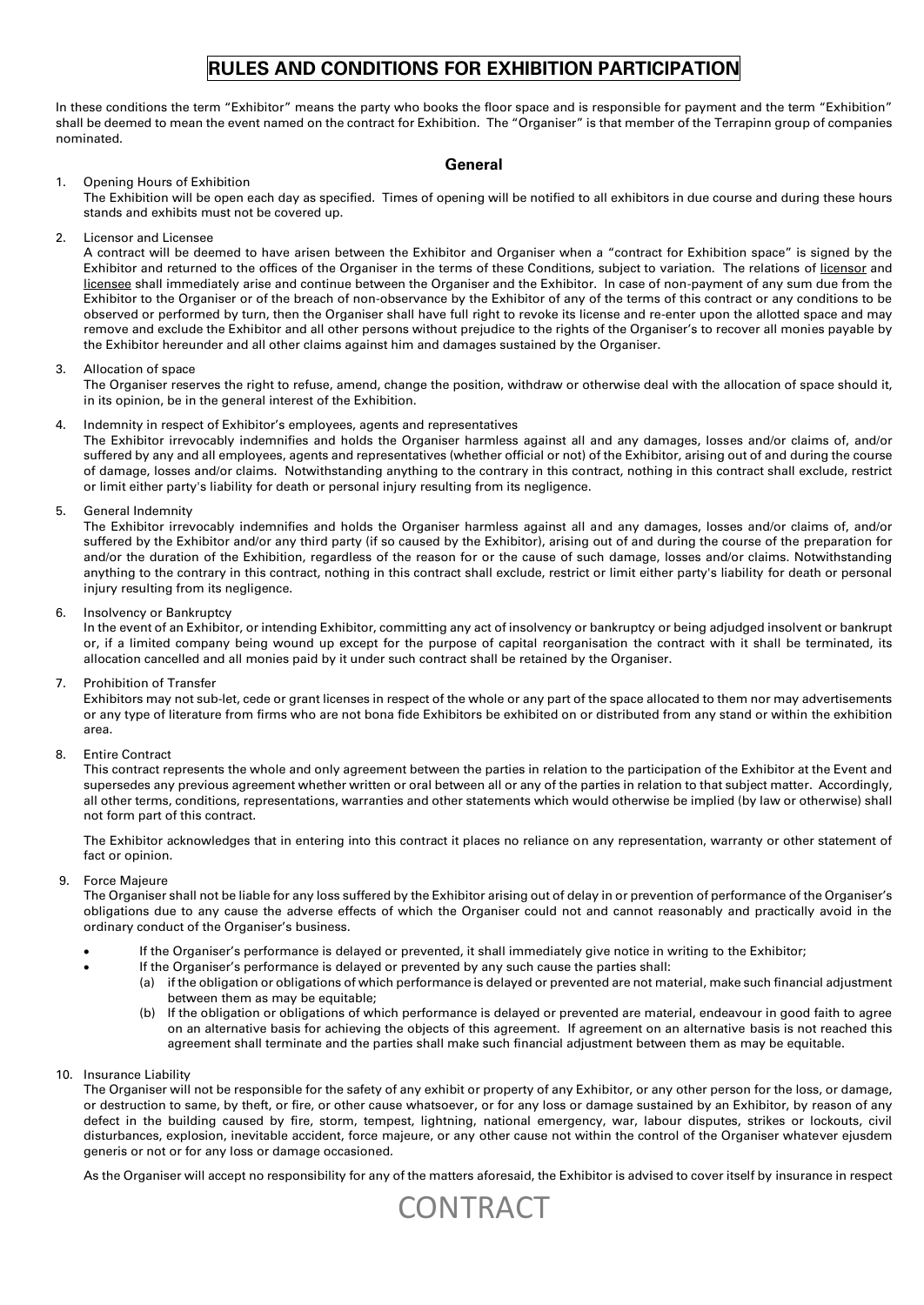thereof.

- 11. No Liability for individual Loss
	- The Organiser shall not be liable for any claim, whether arising in contract, tort (including negligence) or otherwise (including, without limitation, the prevention or postponement or abandonment of the Exhibition by reason of Condition 9 (Force Majeure) or the Exhibition Building becoming wholly or partially unavailable for the residing of the Exhibition) for any reason for consequential, economic, special or other indirect loss including (without limitation) losses calculated by reference to profits, contracts, business, goodwill, income , production or accruals.
	- (ii) In the event of prevention or postponement or abandonment of the Exhibition by reason of the happening of any of the events referred to in Condition 9 or the Exhibition Building becoming wholly or partially unavailable for the holding of the Exhibition for reasons beyond the Organiser's control, the Organiser shall be entitled to retain all sums paid by the Exhibitors or such part thereof as the Organiser in its sole discretion shall decide.
	- (iii) If in the opinion of the Organiser, the Exhibition can be carried through, by re-arrangement or postponement of the period of the Exhibition, or by substitution of another hall or building or any other reasonable manner, the contract or contracts for space shall be binding upon the parties except as to the size and position of the stand, as to which any modification, substitution, or re-arrangement the Organiser in its sole discretion considers necessary shall be determined by the Organiser.

#### 12. Cancellation of Space

All requests for cancellation or modification must be submitted in writing by registered post.

#### 13. Exhibits Subject to Lien

In the event of the Organiser having an account outstanding or claim pending against an Exhibitor the Organiser shall have the right of lien on the exhibits of that Exhibitor.

14. Admission to the Exhibition

The Organiser reserves to itself the right in its sole discretion to refuse admission to any person without assigning any reason for such refusal.

15. Acceptance

Conditions which are contained in order forms other than those of the Organiser and which do not conform to or are in addition to the Organiser's conditions shall not be recognised as binding on the Organiser. Special conditions must be subject to mutual agreement of the party. The placing of an order by the Exhibitor in respect of the hiring of space and the exhibiting of itself shall be deemed to be an acceptance of all these conditions and shall be an express term of any contract. The Exhibitor accepts that all the terms in this contract including (without limitation) the exclusion and the limitation of liability conditions are reasonable having regard to all circumstances.

#### 16. Variation, cancellation and waiver

No contract varying, adding to, deleting from or cancelling this contract, and no waiver of any right under this contract, shall be effective unless reduced to writing and signed by or on behalf of the parties.

The grant of any indulgence by a party under this contract shall not constitute a waiver of any right by the grantor or prevent or adversely affect the exercise by the grantor of any existing or future right of the grantor.

17. Severability

If any part of any provision of this contract shall be invalid or unenforceable, then the remainder of such provision and all other provisions of this contact shall remain valid and enforceable.

18. Governing law and jurisdiction

This Agreement shall be governed by and construed in all respect in accordance with the laws of the Republic of Singapore and each party hereby submits to the non-exclusive jurisdiction of the Singapore Courts.

19. Privacy Act

The Sponsor authorises the Organiser to use information provided by it to the Organiser in such a manner as the Organiser regards as appropriate, including the sharing of the client's personal information with 3rd parties in order to perform its obligations under this contract. The Organiser shall also be entitled without being liable for any claim for damages by the Sponsor or Guarantor to notify any unpaid amount hereunder to any Credit Reference Association whether or not the Sponsor or Guarantor disputes the amount claimed by the Organiser.

Any information provided by you in relation to this event is being collected by Terrapinn (Australia) and will be held in strictest confidence. It will be added to our database for the primary purpose of providing you with information about future Terrapinn events or services. Tick if you don't want offers from us  $\Box$  or 3rd parties  $\Box$ 

#### **EXHIBITION RULES**

20. Delivery and Removal of Exhibits and Fittings

The Organiser will advise Exhibitors of the dates and times previous to the openings when exhibits and fittings may be received at the Exhibition Hall. All such goods must be brought in and taken out by the entrances and exits specified by the Organiser. Exhibitors must accept the ruling of the Organiser with regard to the short- and long- term parking of delivery vehicles. Goods must not be removed from the Exhibition Hall during those hours when it is open to visitors except with the written permission of the Organiser.

21. Empty Boxes and Packing Cases

Empty cases and packing material may not be stored in offices or on stands as this is contrary to the regulations of the Local Authority. Exhibitors must make their own arrangements for storage.

#### 22. Obstruction of Gangways

No obstruction to the gangways shall be permitted, either by goods or by any other manner.

#### 23. Dangerous Materials

Fulminates, explosive and all articles of a dangerous nature cannot be admitted to the Exhibition Hall.